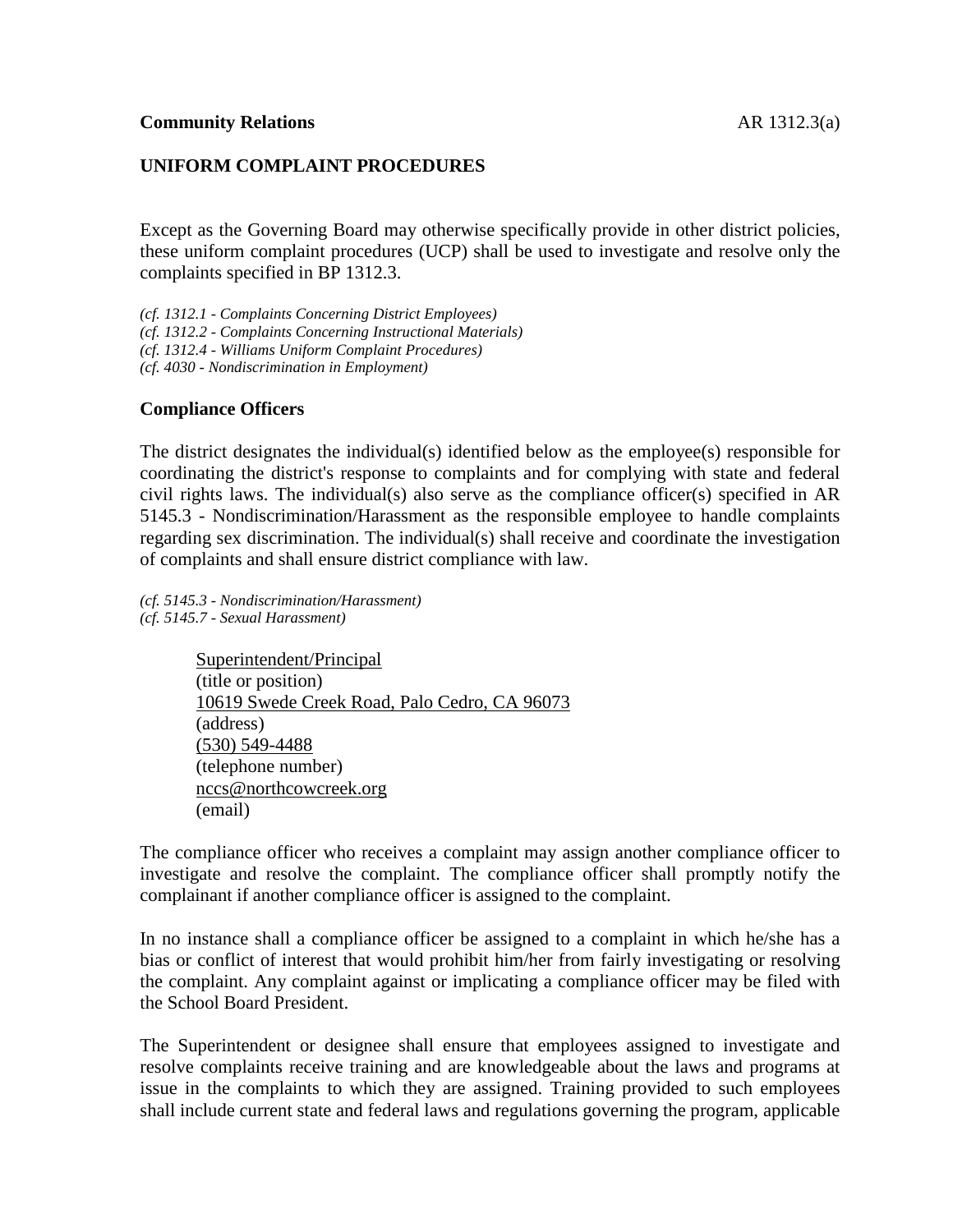processes for investigating and resolving complaints, including those involving alleged unlawful discrimination (such as discriminatory harassment, intimidation, or bullying), applicable standards for reaching decisions on complaints, and appropriate corrective measures. Assigned employees may have access to legal counsel as determined by the Superintendent or designee.

*(cf. 4331 - Staff Development) (cf. 9124 - Attorney)*

The compliance officer or, if necessary, any appropriate administrator shall determine whether interim measures are necessary during and pending the result of an investigation. If interim measures are determined to be necessary, the compliance officer or the administrator shall consult with the Superintendent, the Superintendent's designee, or, if appropriate, the site principal to implement, if possible, one or more interim measures. The interim measures may remain in place until the compliance officer determines that they are no longer necessary or until the district issues its final written decision, whichever occurs first.

#### **Notifications**

The district's UCP policy and administrative regulation shall be posted in all district schools and offices, including staff lounges and student government meeting rooms. (Education Code 234.1)

The Superintendent or designee shall annually provide written notification of the district's UCP, including information regarding unlawful student fees, local control and accountability plan (LCAP) requirements, and requirements related to the educational rights of foster youth and homeless students, to students, employees, parents/guardians, the district advisory committee, school advisory committees, appropriate private school officials or representatives, and other interested parties. (Education Code 262.3, 48853, 48853.5, 49013, 49069.5, 51225.1, 51225.2, 52075; 5 CCR 4622)

*(cf. 0420 - School Plans/Site Councils)*

- *(cf. 0460 - Local Control and Accountability Plan)*
- *(cf. 1220 - Citizen Advisory Committees)*
- *(cf. 3260 - Fees and Charges)*

*(cf. 4112.9/4212.9/4312.9 - Employee Notifications)*

- *(cf. 5145.6 - Parental Notifications)*
- *(cf. 6173 - Education for Homeless Children)*
- *(cf. 6173.1 - Education for Foster Youth)*

The annual notification and complete contact information of the compliance officer(s) may be posted on the district web site and, if available, provided through district-supported social media, or included in the annual enrollment packet.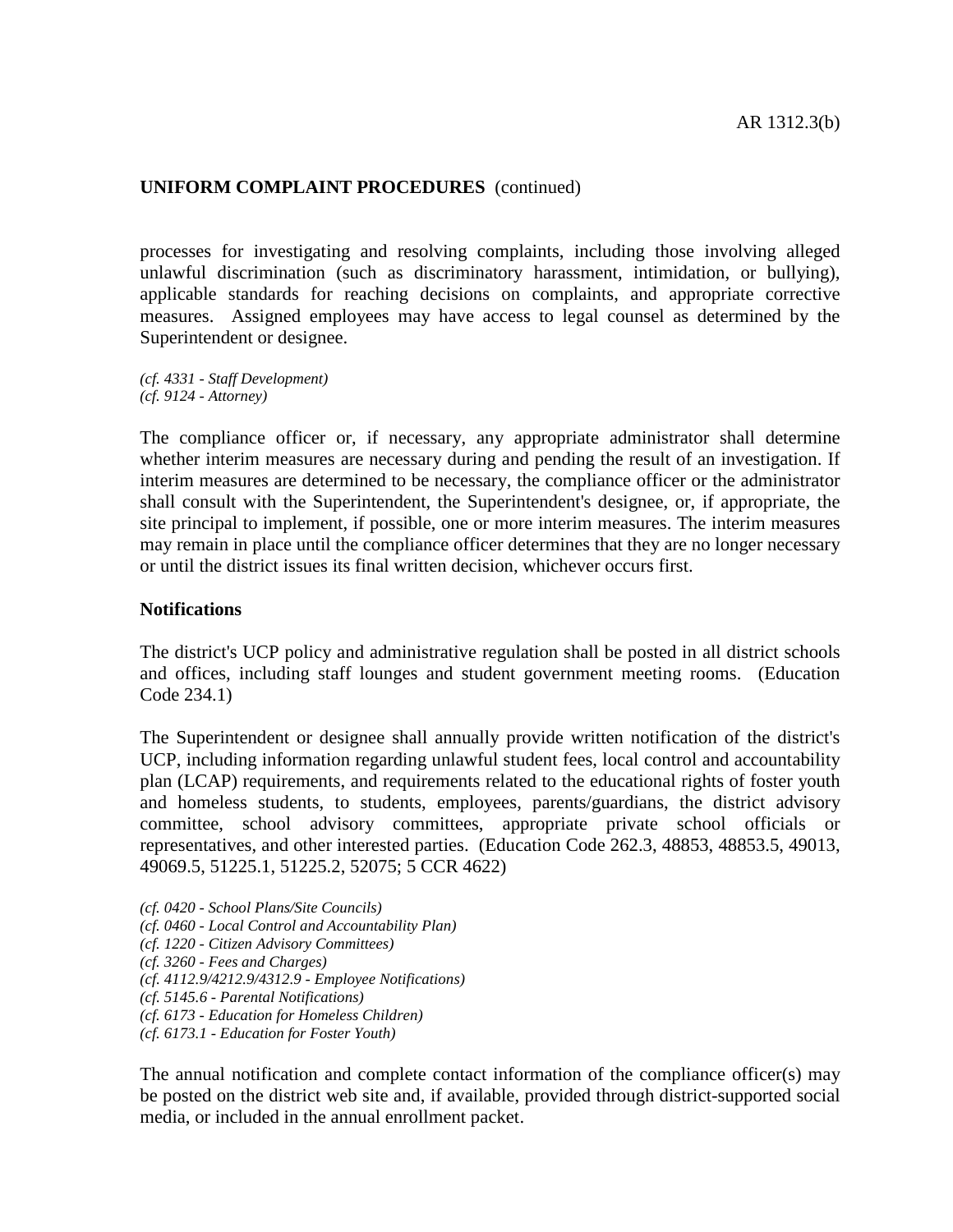*(cf. 1113 - District and School Web Sites) (cf. 1114 - District-Sponsored Social Media)*

The Superintendent or designee shall ensure that all students and parents/guardians, including students and parents/guardians with limited English proficiency, have access to the relevant information provided in the district's policy, regulation, forms, and notices concerning the UCP.

If 15 percent or more of students enrolled in a particular district school speak a single primary language other than English, the district's policy, regulation, forms, and notices concerning the UCP shall be translated into that language, in accordance with Education Code 234.1 and 48985. In all other instances, the district shall ensure meaningful access to all relevant UCP information for parents/guardians with limited English proficiency.

The notice shall:

- 1. Identify the person(s), position(s), or unit(s) responsible for receiving complaints
- 2. Advise the complainant of any civil law remedies that may be available to him/her under state or federal antidiscrimination laws, if applicable
- 3. Advise the complainant of the appeal process, including, if applicable, the complainant's right to take a complaint directly to the California Department of Education (CDE) or to pursue remedies before civil courts or other public agencies, such as the U.S. Department of Education's Office for Civil Rights (OCR) in cases involving unlawful discrimination (such as discriminatory harassment, intimidation, or bullying).
- 4. Include statements that:
	- a. The district has the primary responsibility to ensure compliance with applicable state and federal laws and regulations governing educational programs.
	- b. The complaint review shall be completed within 60 calendar days from the date of receipt of the complaint unless the complainant agrees in writing to an extension of the timeline.
	- c. A complaint alleging retaliation or unlawful discrimination (such as discriminatory harassment, intimidation, or bullying) must be filed not later than six months from the date it occurred, or six months from the date the complainant first obtained knowledge of the facts of the alleged unlawful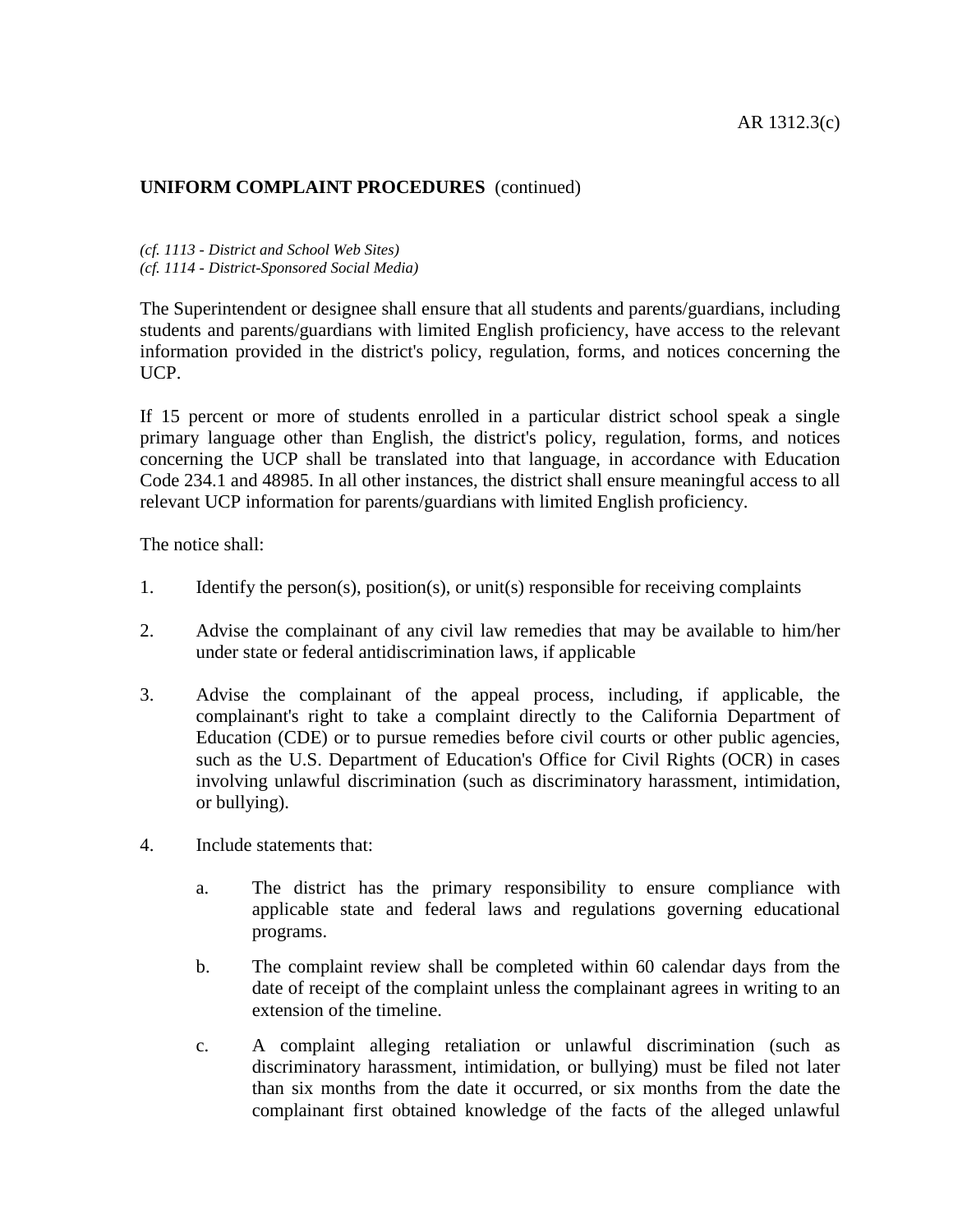discrimination. The time for filing may be extended for up to 90 days by the Superintendent or designee for good cause upon written request by the complainant setting forth the reasons for the extension.

- d. A student enrolled in a public school shall not be required to pay a fee for his/her participation in an educational activity that constitutes an integral fundamental part of the district's educational program, including curricular and extracurricular activities.
- e. The Board is required to adopt and annually update the LCAP in a manner that includes meaningful engagement of parents/guardians, students, and other stakeholders in the development and/or review of the LCAP.
- f. A foster youth shall receive information about educational rights related to his/her educational placement, enrollment in and checkout from school, as well as the responsibilities of the district liaison for foster youth to ensure and facilitate these requirements and to assist the student in ensuring proper transfer of his/her credits, records, and grades when he/she transfers between schools or between the district and another district.
- g. The complainant has a right to appeal the district's decision to the CDE by filing a written appeal within 15 calendar days of receiving the district's decision.
- h. The appeal to the CDE must include a copy of the complaint filed with the district and a copy of the district's decision.
- i. Copies of the district's UCP are available free of charge.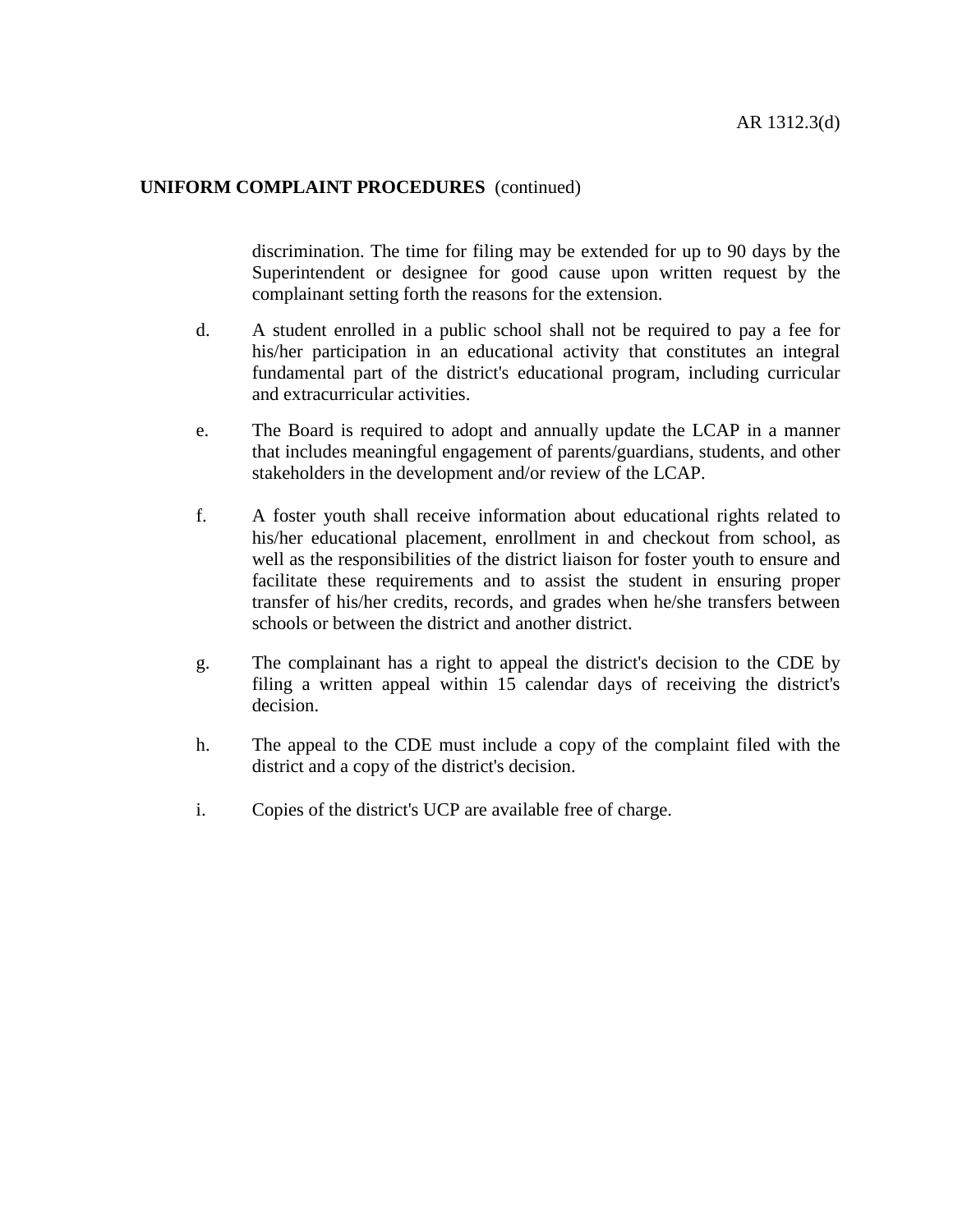#### **District Responsibilities**

All UCP-related complaints shall be investigated and resolved within 60 calendar days of the district's receipt of the complaint unless the complainant agrees in writing to an extension of the timeline. (5 CCR 4631)

The compliance officer shall maintain a record of each complaint and subsequent related actions, including steps taken during the investigation and all information required for compliance with 5 CCR 4631 and 4633.

All parties involved in the allegations shall be notified when a complaint is filed and when a decision or ruling is made. However, the compliance officer shall keep all complaints or allegations of retaliation or unlawful discrimination (such as discriminatory harassment, intimidation, or bullying) confidential except when disclosure is necessary to carry out the investigation, take subsequent corrective action, conduct ongoing monitoring, or maintain the integrity of the process. (5 CCR 4630, 4964)

#### **Filing of Complaints**

The complaint shall be presented to the compliance officer who shall maintain a log of complaints received, providing each with a code number and a date stamp.

All complaints shall be filed in accordance with the following:

- 1. A written complaint alleging district violation of applicable state or federal law or regulations governing adult education programs, consolidated categorical aid programs, migrant education, career technical and technical education and training programs, child care and development programs, child nutrition programs, and special education programs may be filed by any individual, public agency, or organization. (5 CCR 4630)
- 2. Any complaint alleging noncompliance with law regarding the prohibition against requiring students to pay student fees, deposits, and charges or any requirement related to the LCAP may be filed anonymously if the complaint provides evidence, or information leading to evidence, to support an allegation of noncompliance. A complaint about a violation of the prohibition against the charging of unlawful student fees may be filed with the principal of the school. However, any such complaint shall be filed no later than one year from the date the alleged violation occurred. (Education Code 49013, 52075; 5 CCR 4630)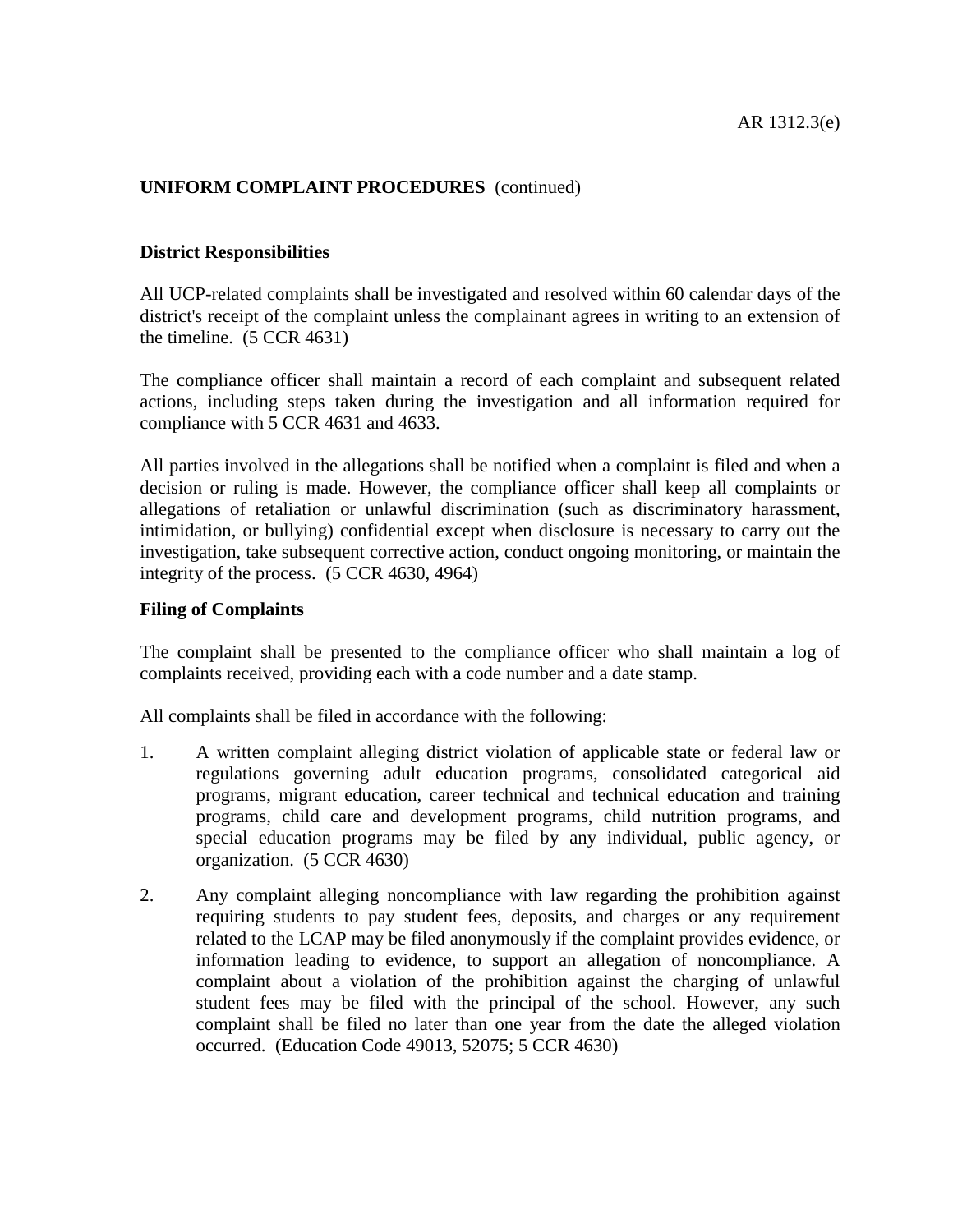- 3. A complaint alleging unlawful discrimination (such as discriminatory harassment, intimidation, or bullying) may be filed only by a person who alleges that he/she personally suffered the unlawful discrimination or by a person who believes that an individual or any specific class of individuals has been subjected to it. The complaint shall be initiated no later than six months from the date when the alleged unlawful discrimination occurred, or six months from the date when the complainant first obtained knowledge of the facts of the alleged unlawful discrimination. The time for filing may be extended for up to 90 days by the Superintendent or designee for good cause upon written request by the complainant setting forth the reasons for the extension. (5 CCR 4630)
- 4. When a complaint alleging unlawful discrimination (such as discriminatory harassment, intimidation, or bullying) is filed anonymously, the compliance officer shall pursue an investigation or other response as appropriate, depending on the specificity and reliability of the information provided and the seriousness of the allegation.
- 5. When the complainant or alleged victim of unlawful discrimination (such as discriminatory harassment, intimidation, or bullying) requests confidentiality, the compliance officer shall inform him/her that the request may limit the district's ability to investigate the conduct or take other necessary action. When honoring a request for confidentiality, the district shall nevertheless take all reasonable steps to investigate and resolve/respond to the complaint consistent with the request.
- 6. If a complainant is unable to put a complaint in writing due to conditions such as a disability or illiteracy, district staff shall assist him/her in the filing of the complaint. (5 CCR 4600)

### **Mediation**

Within three business days after the compliance officer receives the complaint, he/she may informally discuss with all the parties the possibility of using mediation. Mediation may be offered to resolve complaints that involve more than one student and no adult. However, mediation shall not be offered or used to resolve any complaint involving an allegation of sexual assault or where there is a reasonable risk that a party to the mediation would feel compelled to participate. If the parties agree to mediation, the compliance officer shall make all arrangements for this process.

Before initiating the mediation of a complaint alleging retaliation or unlawful discrimination (such as discriminatory harassment, intimidation, or bullying), the compliance officer shall ensure that all parties agree to make the mediator a party to relevant confidential information. The compliance officer shall also notify all parties of the right to end the informal process at any time.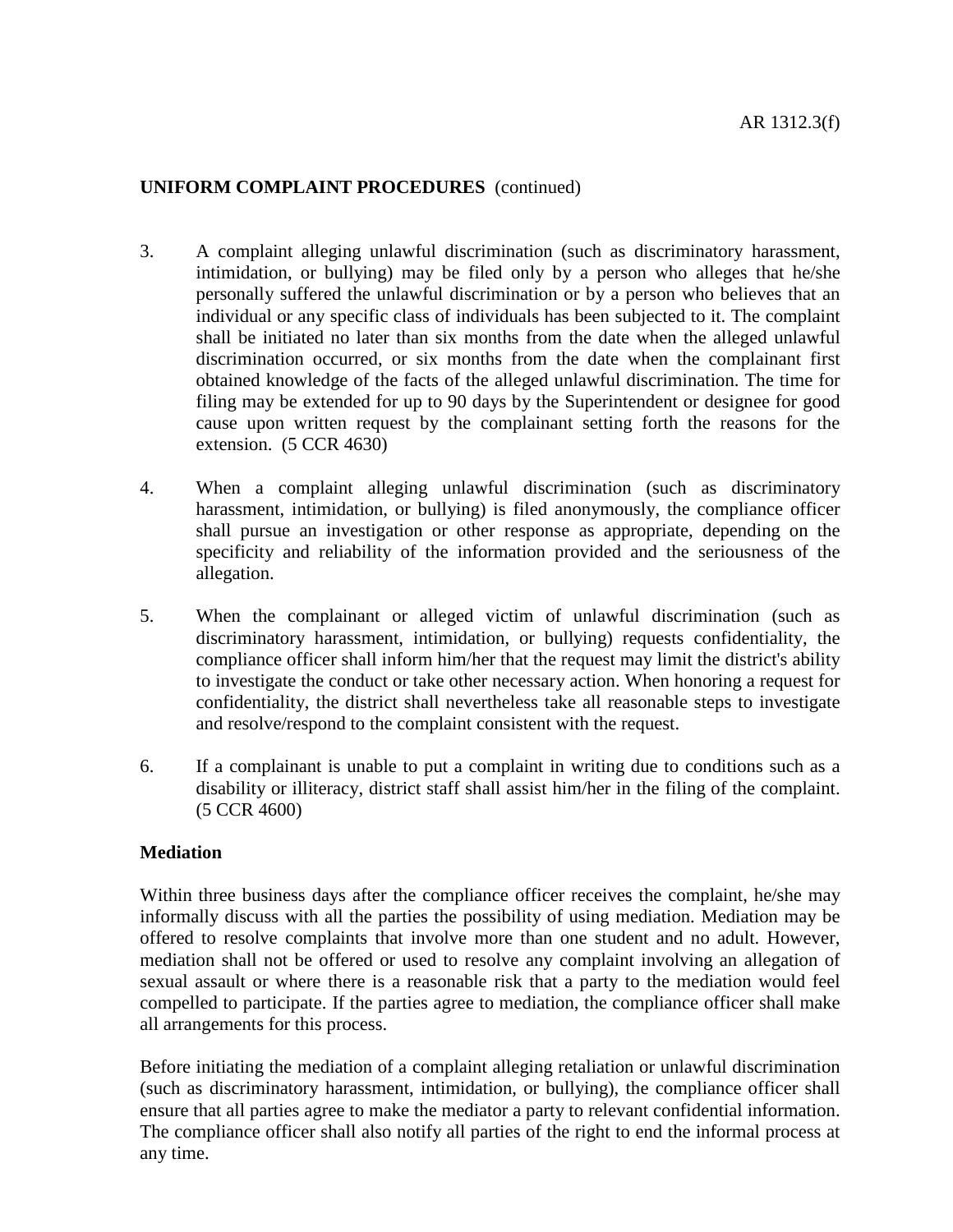If the mediation process does not resolve the problem within the parameters of law, the compliance officer shall proceed with his/her investigation of the complaint.

The use of mediation shall not extend the district's timelines for investigating and resolving the complaint unless the complainant agrees in writing to such an extension of time. If mediation is successful and the complaint is withdrawn, then the district shall take only the actions agreed to through the mediation. If mediation is unsuccessful, the district shall then continue with subsequent steps specified in this administrative regulation.

#### **Investigation of Complaint**

Within 10 business days after the compliance officer receives the complaint, the compliance officer shall begin an investigation into the complaint.

Within one business day of initiating the investigation, the compliance officer shall provide the complainant and/or his/her representative with the opportunity to present the information contained in the complaint to the compliance officer and shall notify the complainant and/or his/her representative of the opportunity to present the compliance officer with any evidence, or information leading to evidence, to support the allegations in the complaint. Such evidence or information may be presented at any time during the investigation.

In conducting the investigation, the compliance officer shall collect all available documents and review all available records, notes, or statements related to the complaint, including any additional evidence or information received from the parties during the course of the investigation. He/she shall individually interview all available witnesses with information pertinent to the complaint, and may visit any reasonably accessible location where the relevant actions are alleged to have taken place. To investigate a complaint alleging retaliation or unlawful discrimination (such as discriminatory harassment, intimidation, or bullying), the compliance officer shall interview the alleged victim(s), any alleged offenders, and other relevant witnesses privately, separately, and in a confidential manner. As necessary, additional staff or legal counsel may conduct or support the investigation.

A complainant's refusal to provide the district's investigator with documents or other evidence related to the allegations in the complaint, failure or refusal to cooperate in the investigation, or engagement in any other obstruction of the investigation may result in the dismissal of the complaint because of a lack of evidence to support the allegation. (5 CCR 4631)

In accordance with law, the district shall provide the investigator with access to records and other information related to the allegation in the complaint and shall not in any way obstruct the investigation. Failure or refusal of the district to cooperate in the investigation may result in a finding based on evidence collected that a violation has occurred and in the imposition of a remedy in favor of the complainant. (5 CCR 4631)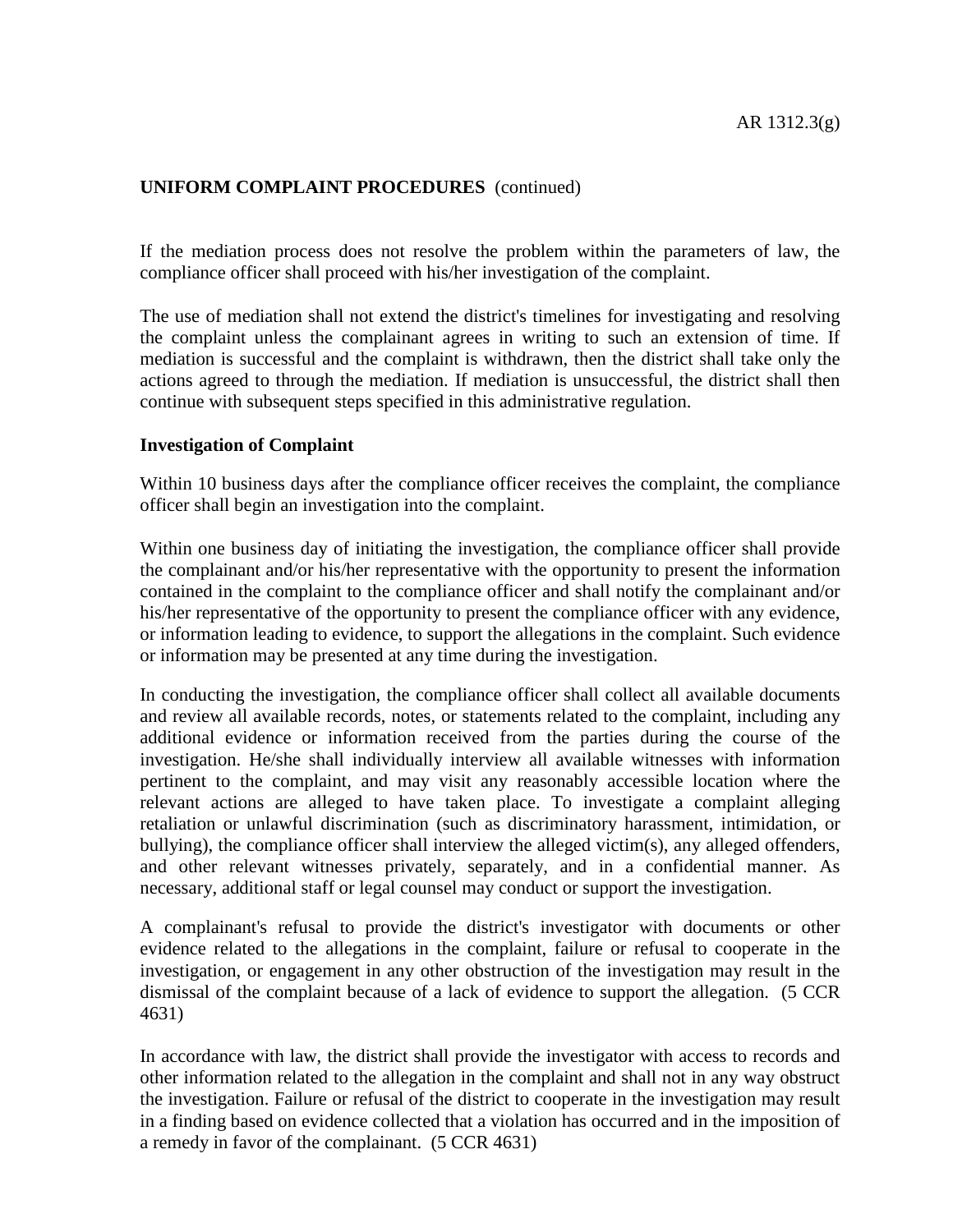The compliance officer shall apply a "preponderance of the evidence" standard in determining the veracity of the factual allegations in a complaint. This standard is met if the allegation is more likely to be true than not.

### **Report of Findings**

Unless extended by written agreement with the complainant, the compliance officer shall prepare and send to the complainant a written report, as described in the section "Final Written Decision" below, within 60 calendar days of the district's receipt of the complaint. (5 CCR 4631)

#### **Final Written Decision**

The district's decision on how it will resolve the complaint shall be in writing and shall be sent to the complainant. (5 CCR 4631)

In consultation with district legal counsel, information about the relevant part of a decision may be communicated to a victim who is not the complainant and to other parties who may be involved in implementing the decision or are affected by the complaint, as long as the privacy of the parties is protected.

If the complaint involves a limited-English-proficient student or parent/guardian and the student involved attends a school at which 15 percent or more of the students speak a single primary language other than English, then the decision shall also be translated into that language. In all other instances, the district shall ensure meaningful access to all relevant information for parents/guardians with limited English proficiency.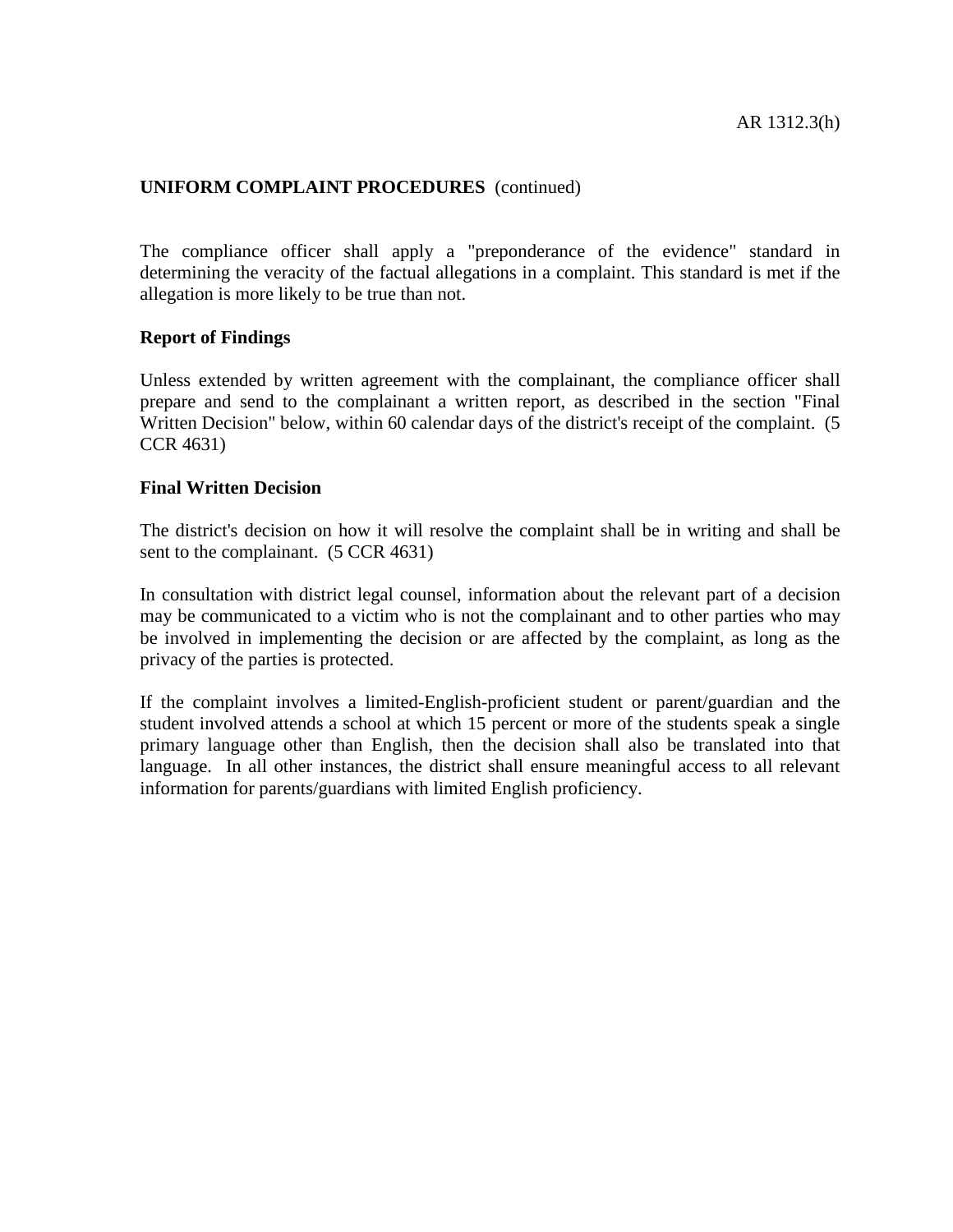For all complaints, the decision shall include: (5 CCR 4631)

- 1. The findings of fact based on the evidence gathered. In reaching a factual determination, the following factors may be taken into account:
	- a. Statements made by any witnesses
	- b. The relative credibility of the individuals involved
	- c. How the complaining individual reacted to the incident
	- d. Any documentary or other evidence relating to the alleged conduct
	- e. Past instances of similar conduct by any alleged offenders
	- f. Past false allegations made by the complainant
- 2. The conclusion(s) of law
- 3. Disposition of the complaint
- 4. Rationale for such disposition

For complaints of retaliation or unlawful discrimination (such as discriminatory harassment, intimidation, or bullying), the disposition of the complaint shall include a determination for each allegation as to whether retaliation or unlawful discrimination has occurred.

The determination of whether a hostile environment exists may involve consideration of the following:

- a. How the misconduct affected one or more students' education
- b. The type, frequency, and duration of the misconduct
- c. The relationship between the alleged victim(s) and offender(s)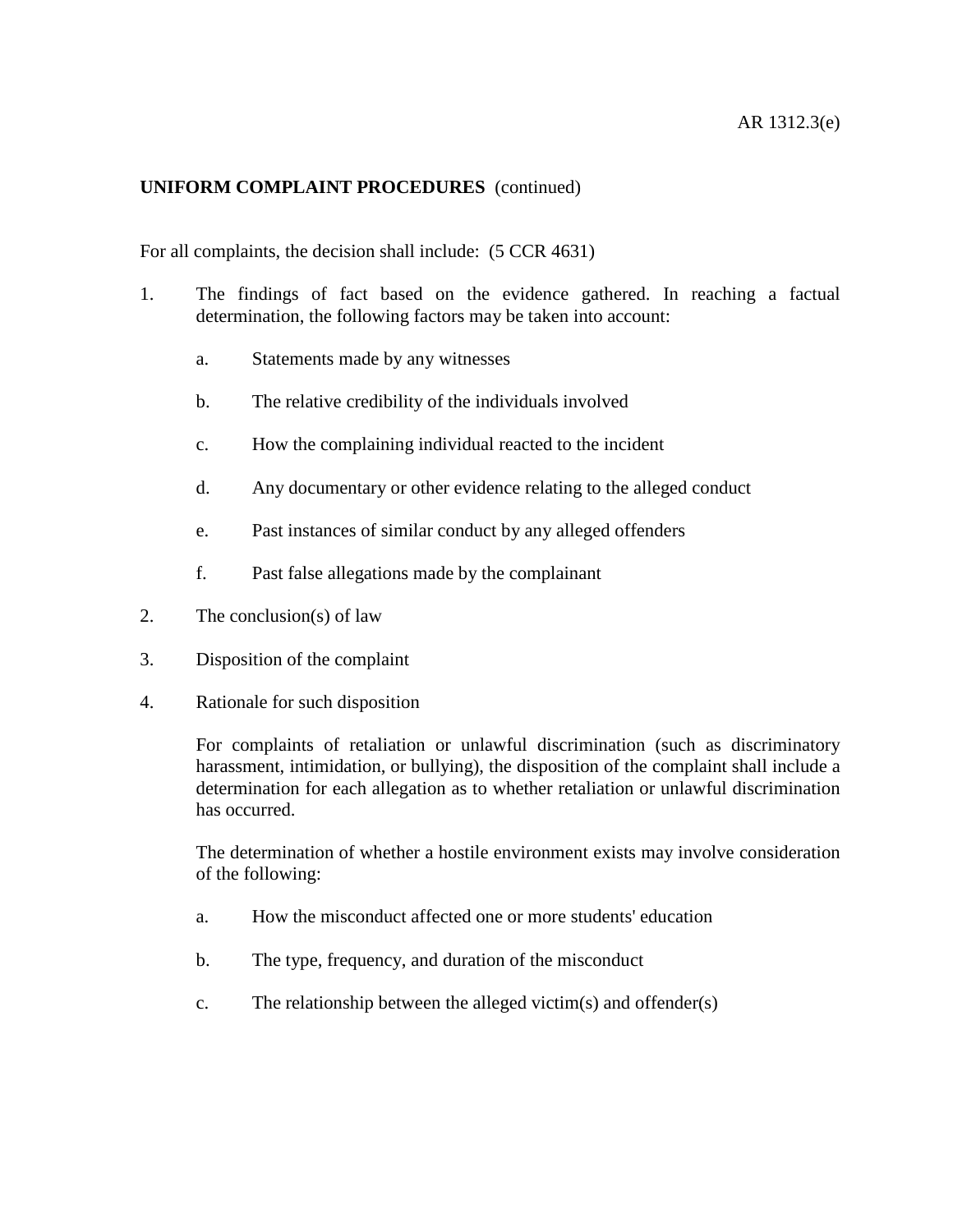- d. The number of persons engaged in the conduct and at whom the conduct was directed
- e. The size of the school, location of the incidents, and context in which they occurred
- f. Other incidents at the school involving different individuals
- 5. Corrective action(s), including any actions that have been taken or will be taken to address the allegations in the complaint and including, with respect to a student fees complaint, a remedy that comports with Education Code 49013 and 5 CCR 4600

For complaints of unlawful discrimination (such as discriminatory harassment, intimidation, or bullying), the decision may, as required by law, include:

- a. The corrective actions imposed on the individual found to have engaged in the conduct that relate directly to the subject of the complaint
- b. Individual remedies offered or provided to the complainant or another person who was the subject of the complaint
- c. Systemic measures the school has taken to eliminate a hostile environment and prevent recurrence
- 6. Notice of the complainant's right to appeal the district's decision to the CDE within 15 calendar days, and procedures to be followed for initiating such an appeal

The decision may also include follow-up procedures to prevent recurrence or retaliation and for reporting any subsequent problems.

For complaints alleging unlawful discrimination based on state law (such as discriminatory harassment, intimidation, and bullying), the decision shall also include a notice to the complainant that:

- 1. He/she may pursue available civil law remedies outside of the district's complaint procedures, including seeking assistance from mediation centers or public/private interest attorneys, 60 calendar days after the filing of an appeal with the CDE. (Education Code 262.3)
- 2. The 60 days moratorium does not apply to complaints seeking injunctive relief in state courts or to discrimination complaints based on federal law. (Education Code 262.3)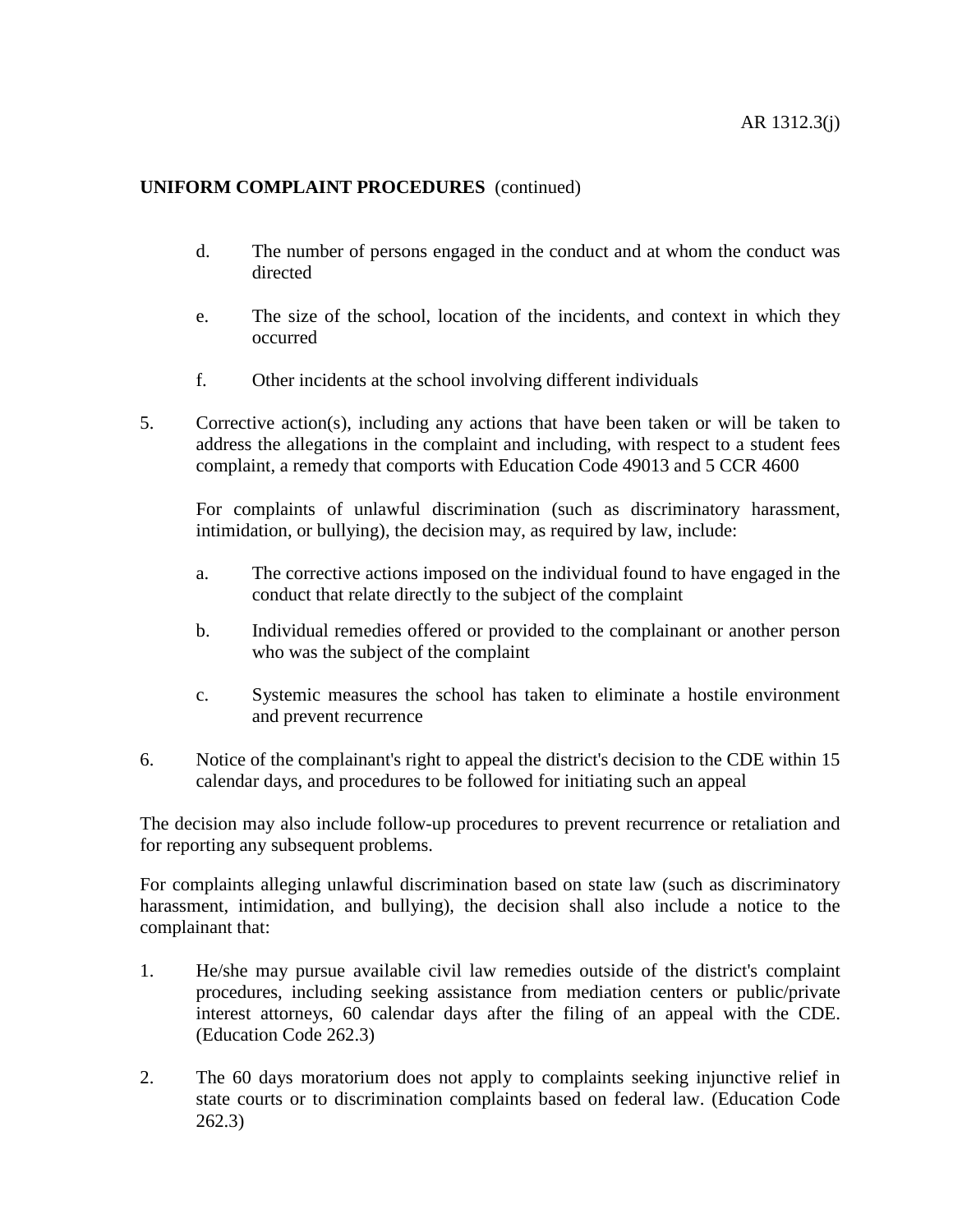3. Complaints alleging discrimination based on race, color, national origin, sex, gender, disability, or age may also be filed with the U.S. Department of Education, Office for Civil Rights at www.ed.gov/ocr within 180 days of the alleged discrimination.

### **Corrective Actions**

When a complaint is found to have merit, the compliance officer shall adopt any appropriate corrective action permitted by law. Appropriate corrective actions that focus on the larger school or district environment may include, but are not limited to, actions to reinforce district policies; training for faculty, staff, and students; updates to school policies; or school climate surveys.

For complaints involving retaliation or unlawful discrimination (such as discriminatory harassment, intimidation, or bullying), appropriate corrective actions that focus on the victim may include, but are not limited to, the following:

- 1. Counseling
- 2. Academic support
- 3. Health services
- 4. Assignment of an escort to allow the victim to move safely about campus
- 5. Information regarding available resources and how to report similar incidents or retaliation
- 6. Separation of the victim from any other individuals involved, provided the separation does not penalize the victim
- 7. Restorative justice
- 8. Follow-up inquiries to ensure that the conduct has stopped and there has been no retaliation
- 9. Determination of whether any past actions of the victim that resulted in discipline were related to the treatment the victim received and described in the complaint

For complaints involving retaliation or unlawful discrimination (such as discriminatory harassment, intimidation, or bullying), appropriate corrective actions that focus on a student offender may include, but are not limited to, the following:

1. Transfer from a class or school as permitted by law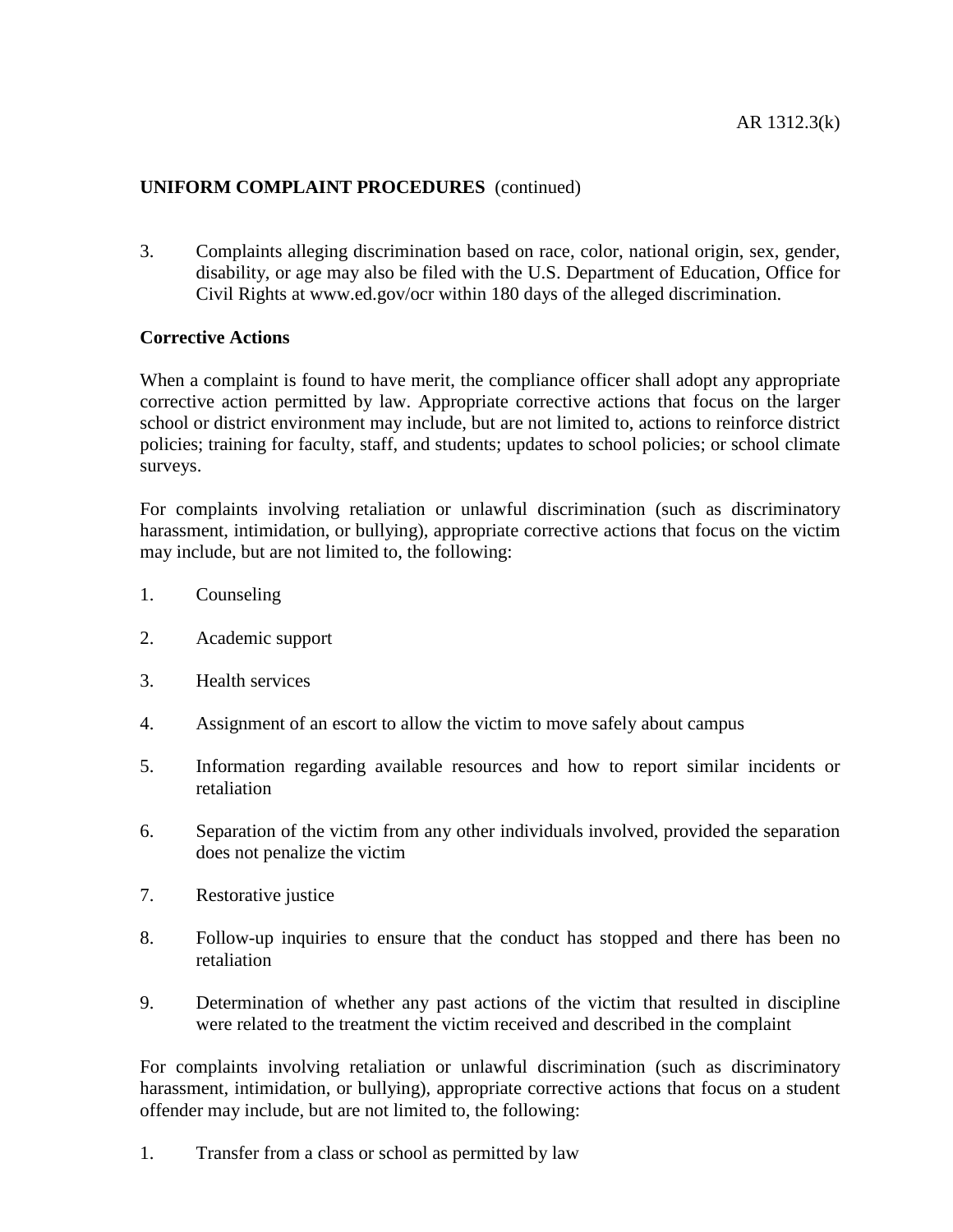- 2. Parent/guardian conference
- 3. Education regarding the impact of the conduct on others
- 4. Positive behavior support
- 5. Referral to a student success team
- 6. Denial of participation in extracurricular or co-curricular activities or other privileges as permitted by law
- 7. Disciplinary action, such as suspension or expulsion, as permitted by law

The district may also consider training and other interventions for the larger school community to ensure that students, staff, and parents/guardians understand the types of behavior that constitute unlawful discrimination (such as discriminatory harassment, intimidation, or bullying), that the district does not tolerate it, and how to report and respond to it.

If a complaint alleging noncompliance with the laws regarding student fees, deposits, and other charges, physical education instructional minutes for students in elementary schools, or any requirement related to the LCAP is found to have merit, the district shall provide a remedy to all affected students and parents/guardians subject to procedures established by regulation of the State Board of Education. (Education Code 49013, 51223, 52075)

For complaints alleging noncompliance with the laws regarding student fees, the district shall attempt in good faith, by engaging in reasonable efforts, to identify and fully reimburse all affected students and parents/guardians who paid the unlawful student fees within one year prior to the filing of the complaint. (Education Code 49013; 5 CCR 4600)

### **Appeals to the California Department of Education**

Any complainant who is dissatisfied with the district's final written decision may file an appeal in writing with the CDE within 15 calendar days of receiving the district's decision. (Education Code 222, 48853, 48853.5, 49013, 49069.5, 51223, 51225.1, 51225.2, 51228.3, 52075; 5 CCR 4632)

The complainant shall specify the basis for the appeal of the decision and whether the facts are incorrect and/or the law has been misapplied. The appeal shall be accompanied by a copy of the locally filed complaint and a copy of the district's decision. (5 CCR 4632)